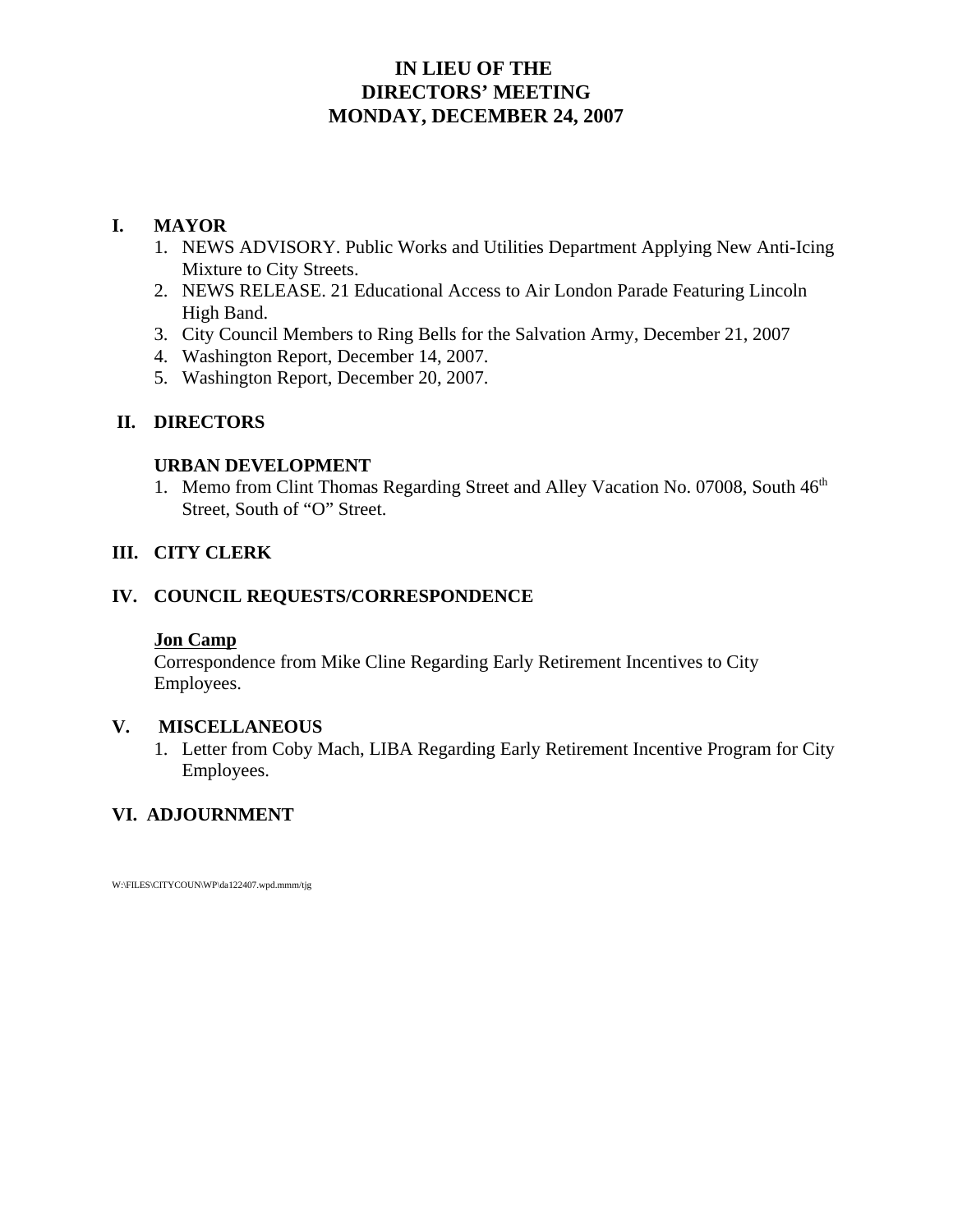

402 441 8653

**MAYOR CHRIS BEUTLER** 

lincoln.ne.gov

# **OFFICE OF THE MAYOR**

555 South 10th Street, Lincoln, NE 68508, 441-7511, fax 441-7120

DATE: December 20, 2007 FOR MORE INFORMATION: Diane Gonzolas, Citizen Information Center, 441-7831

The Public Works and Utilities Department has received the materials and equipment for a new anti-icing mixture for City streets. Crews began applying the material to emergency snow routes and major arterials today. The salt brine mixture is intended to prevent ice from forming on road surfaces. For more information, contact Roger Tiedeman at 441-7701.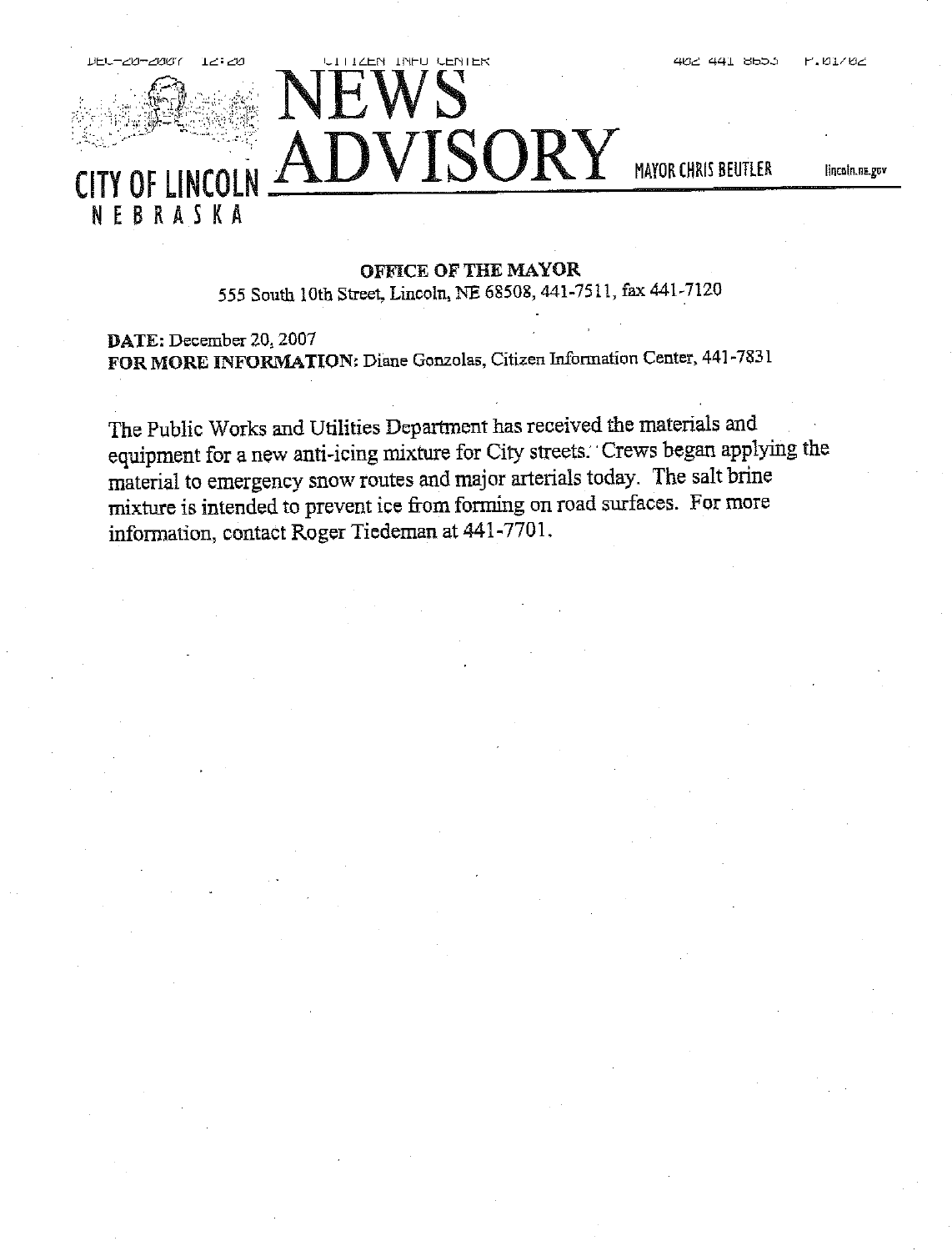

**CITY OF LINCOLN** NEBRASKA



402 441 8653

MAYOR CHRIS BEUTLER

lincoln.ne.gov

#### **OFFICE OF THE MAYOR**

Citizen Information Center, 555 South 10th Street, Lincoln, NE 68508, 441-7375, fax 441-8653

FOR IMMEDIATE RELEASE: December 20, 2007 FOR MORE INFORMATION: Bill Luxford, 21 Educational Access, 5 CITY-TV, 441-6688 Terry Rush, Lincoln High School, 436-1301 Dan Kirkby, +44 1580-201906, dan@dkpr.co.uk

# 21 EDUCATIONAL ACCESS TO AIR LONDON PARADE FEATURING LINCOLN HIGH BAND

When the Lincoln High School marching band is parading through the streets of London, England New Year's Day, family and friends back home will be able to watch it live on 21 Educational Access (Time Warner Cable channel 21 in Lincoln). The 22th annual parade will be sent via satellite beginning at 6 a.m., Tuesday, January 1, 2008. The parade will be re-aired at 7:30 p.m. on January 3 on channel 21.

Bill Luxford, operations manager for 21 Educational Access and 5 CITY-TV, said the channel carried the Southwest High performance at the same parade two years ago. He said Nebraska Educational Telecommunications (NET) is again helping with the satellite feed.

"It's pretty rare to carrying an international event live on a local cable access channel," said Luxford. "Our first experience two years ago went very well, and I want to thank Lincoln High, NET and the parade organizers for giving us this exciting opportunity."

Lincoln High Band Director Terry Rush said 170 students will march in the parade, and 68 others will accompany the band on the week-long trip.

"For many of the students, this is a once in a lifetime experience," said Rush. "This is the third time in ten years that a Lincoln High Band has performed in this parade, and the trip has proven to be a wonderful cultural experience. I'm proud of the students for working so hard, both on their performance and on their fund-raising efforts."

The parade features more than 8,000 performers from many nations, and about 450,000 spectators turn out in London to watch it. The parade route includes such landmarks as the Parliament building, Westminster Abbey, 10 Downing Street and the National Gallery.

 $-30-$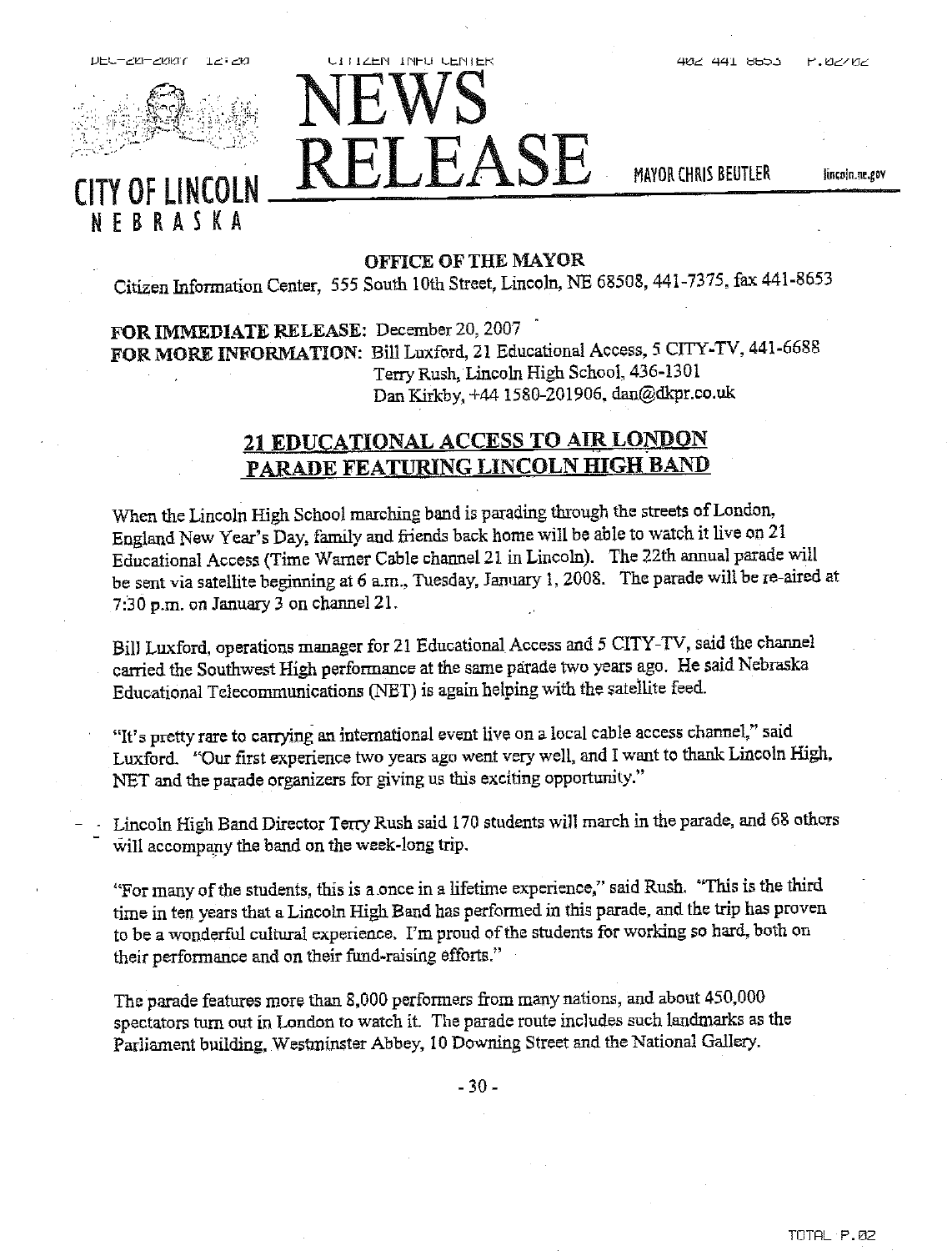



**MAYOR CHRIS BEUTLER** 

lincoln.ne.gov

**PARKS AND RECREATION DEPARTMENT** 2740 "A" Street, Lincoln, NE 68502, 441-7847, fax 441-8706

**FOR IMMEDIATE RELEASE:** December 17, 2007 **FOR MORE INFORMATION:** Ken Svoboda, 430-9430 Leta Powell Drake, 474-6263, ext. 105

# **CITY COUNCIL MEMBERS TO RING BELLS**

Members of the Lincoln City Council will ring bells for the Salvation Army from noon to 2 p.m. Friday, December 21st at the food court inside Westfield-Gateway, 61st and "O" streets.

"This is the fifth year the Council has participated in the Salvation Army's holiday fund-raiser," said Council Member Ken Svoboda. "We invite everyone to join us on Friday and support a great cause in our community."

Salvation Army spokeswoman Leta Powell Drake said the goal of the campaign is to raise \$505,000. She said volunteer bell-ringers are still needed through December 24. Individuals and groups can sign up to ring bells online at www.ringbells.org or by calling 474-6263.

- 30 -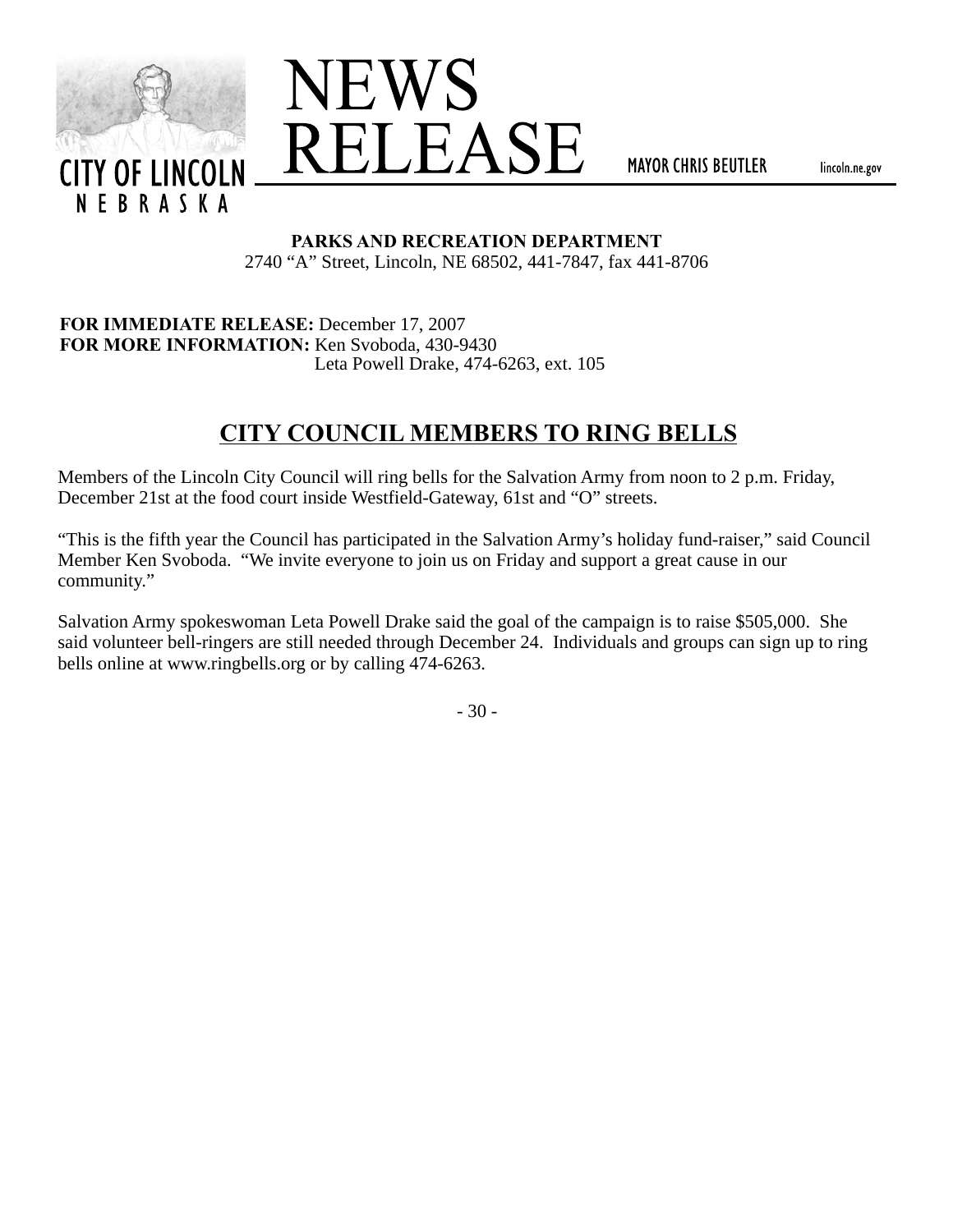# **CITY OF LINCOLN Washington Office**

# **Volume 13, Issue 39 December 14, 2007**

### **INSIDE:**

| EMINENT DOMAIN2                |
|--------------------------------|
| <b>COLLECTIVE BARGAINING 2</b> |
|                                |
| <b>GRANT OPPORTUNITIES3</b>    |

# *Washington Report \_\_\_\_\_\_\_\_\_*

*\_\_\_\_\_\_\_\_\_* 

*Archived at: www.capitaledege.com/ archive.html \_\_\_\_\_\_\_\_\_* 

*Carolyn C. Chaney chaney@capitaledge.com* 

*Christopher F. Giglio giglio@capitaledge.com*

*Amanda Carvajal acarvajal@capitaledge.com*

*Chaney & Associates 1212 New York Ave., NW Suite 250 Washington, DC 20005* 

*(202) 842-4930 Fax: (202) 842-5051 www.capitaledge.com*



# **CONGRESS CLOSER TO FY08 BUDGET DEAL**

## **BUDGET**

Whirlwind week on tap for Congress. Heading into its final workweek before recessing for the holidays, Congress has yet to finalize a number of must-pass bills. Most importantly, with FY 2008 ten weeks old, 11 of the twelve FY 2008 appropriations bills have yet to become law.

In addition, with the IRS well past its deadline for printing 2007 tax forms, Congress and the Administration remain deadlocked on legislation to provide a oneyear patch for the Alternative Minimum Tax (AMT) and to extend an array of expiring tax provisions. The congressional leadership also hopes to complete work on a comprehensive energy conservation bill (HR 6) and the Senate is poised to pass legislation (HR 2419) to reauthorize farm, nutrition and rural development programs (see related stories).

Before heading home for the weekend, lawmakers cleared the third stopgap spending bill of the fiscal year. It will keep the government operating until December 21, enough time, lawmakers hope, to complete work on an omnibus appropriations bill combining the 11 pending FY 2008 bills. Only the Defense Department measure has been signed into law.

According to most reports, the congressional leadership has agreed to limit FY 2008 overall discretionary spending, including Defense, to the President's proposed level of \$933 billion, \$23 billion less than the \$956 billion supported by congressional Democrats. The omnibus appropriations bill will also likely include approximately \$70 billion in emergency supplemental funds (not counted towards the discretionary cap of \$933 billion) for operations in Iraq and Afghanistan.

In another concession to the President, the war funding will not be tied to a timetable for troop withdrawals.

There are reports that appropriators have been instructed to reduce one and one-half percent from the previous totals of their bills in order to get from \$956 billion to \$933 billion in total FY 2008 discretionary spending. However, the final bill will include earmarks for specific projects.

The final bill will also reportedly include \$3.7 billion more for veterans' programs than the President requested, but that congressional Republicans are insisting that the additional funding for veterans' programs be offset elsewhere in the bill. As a result, most domestic discretionary programs of interest to local governments will face a squeeze as appropriators draft the omnibus appropriations bill this weekend.

House leadership indicated that they hoped to complete drafting of the omnibus spending bill over the weekend and take it up early next week.

### **ENERGY**

Senate strips tax title, moves comprehensive energy bill. After two unsuccessful attempts to bring comprehensive energy legislation (HR 6) to the Senate floor, the Democratic leadership decided to strip a \$21 billion tax component from the measure to ensure its passage. The Senate then quickly approved the stripped down package 86-8.

The energy bill as approved by the Senate does continue to contain the creation of the Energy Efficiency and Conservation Block Grant Program (EECBG), which would distribute \$2 billion by formula annually from FY 2008 through FY 2012 for the design or implementation of state and local energy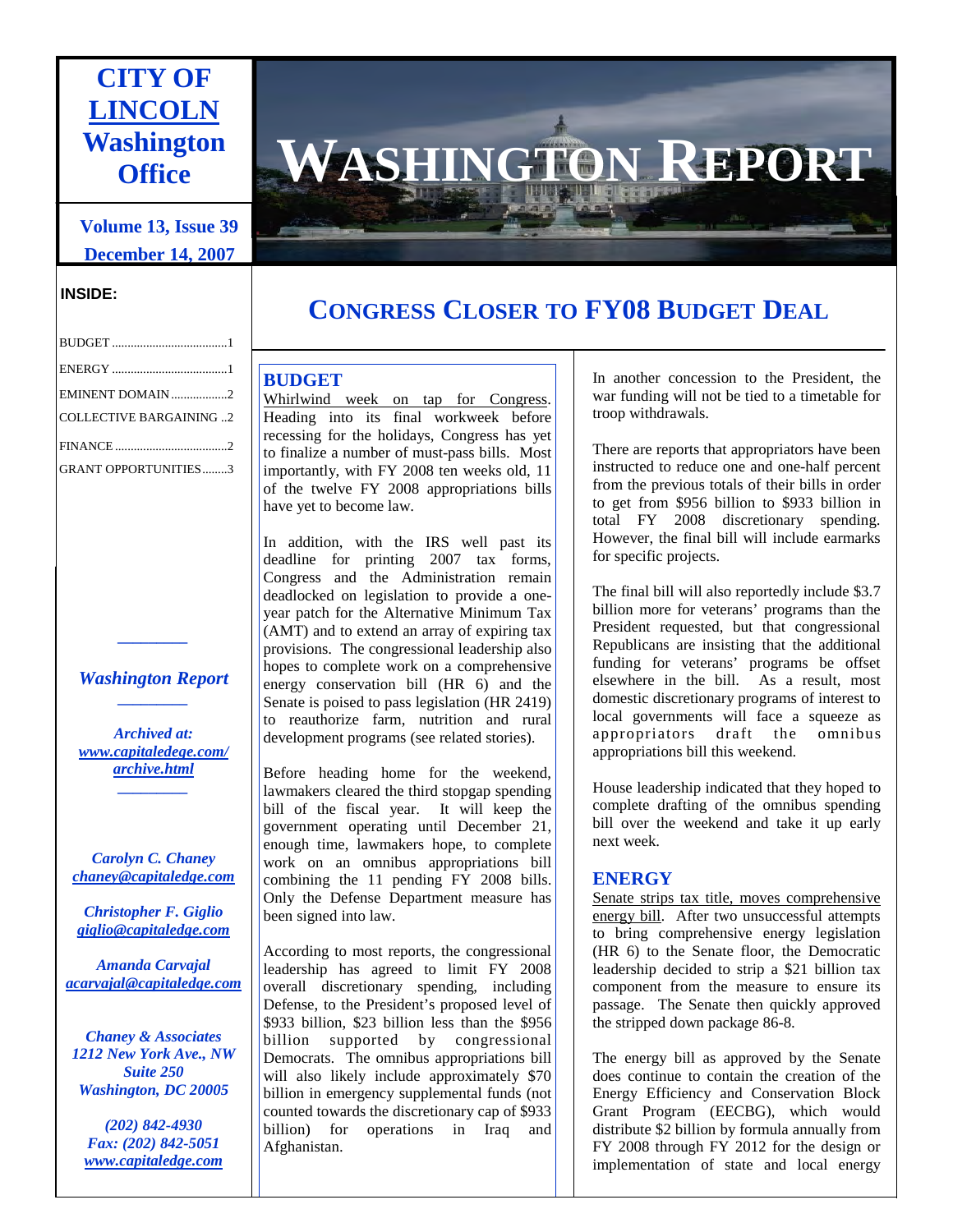#### **2 December 14, 2007 Washington**

efficiency programs. As reported in last week's Washington Report, 68 percent of the funds would be allocated directly to eligible cities and counties using a formula based on population and factors such as square footage of commercial and industrial space.

Among the eligible uses of EECBG funds are: energy efficiency strategies; residential and commercial energy audits; financial incentive programs for energy efficiency improvements; grants to nonprofits for energy efficiency retrofits; programs to conserve energy in the transportation sector; zoning guidelines that promote energy efficient development; building codes that promote energy efficiency and conservation; technologies to reduce, and capture and use methane gas and other greenhouse gases produced by landfills.

While Democratic leaders were less than pleased with the removal of the tax provisions from the bill, they insisted that the two provisions they wanted most remain: the first increase in automobile fuel economy standards since 1975 and a requirement to produce more biofuels.

The House is expected to take up the revised version of HR 6 next week, and the President is expected to sign it into law.

#### **EMINENT DOMAIN**

Senate rejects eminent domain limits. The Senate this week rejected, 35-78, an amendment to the farm bill (HR 2419) that would have limited the use of eminent domain. Offered by Senator Larry Craig (R-ID), the amendment would have penalized state and local governments for using eminent domain on farm or grazing land for recreation or conservation purposes by withholding all federal funding from them for five years.

The Craig Amendment was one of several considered this week by the Senate as they debated the bill, which would reauthorize agriculture, rural development and nutrition programs. On a less positive note for local governments, the Senate also rejected, 32-63, an amendment offered by Senators Sherrod Brown (D-OH) and John Sununu (R-NH) that would have shifted \$2 billion from farm subsidies to conservation programs.

After considering these two and a slew of other amendments, the Senate voted, 78-12, to limit debate on the bill, paving the way for its final passage today. In addition to setting a timetable for passage of the bill, the vote to limit debate also means that Senators can no longer offer non-germane amendments to the bill. This means that there will not be additional efforts, like those this week, to attach legislation mandating collective bargaining for police and firefighters to the bill (see related story below).

Before wrapping up consideration of the bill, the Senate may consider additional amendments to shift funds from farm subsidies to conservation or nutrition programs. After the Senate's final vote, the bill will head to a House-Senate Conference Committee, where negotiators will try to resolve a slew of disagreements covering everything from caps on subsidy payments to farmers, to eligible criteria for subsidized school lunches. As is traditional with farm bills, many of the disagreements break along regional lines and are much more difficult to reconcile than traditional partisan disagreements.

#### **COLLECTIVE BARGAINING**

Attempt to bring up public safety collective bargaining measure fails in the Senate. Sponsors of legislation that would mandate state and local government collective bargaining for police, fire, and emergency services personnel attempted to offer their bill as an amendment to the Farm Bill legislation being debated in the Senate this week.

The House approved similar legislation earlier this year, and Senate supporters of the measure have been attempting to find the 60 votes necessary to overcome a planned filibuster in that chamber. Under an agreement regarding amendments to the Farm Bill, no proposals could be filibustered, but they would need 60 votes for approval. After Senator Mike Enzi (R-WY) filed several "second degree" amendments to the collective bargaining proposal in an attempt to make it unattractive to wavering Senators, the proposal was dropped.

Local government organizations such as the National League of Cities have been working vigorously in opposition to the collective bargaining legislation on the grounds that it represents a federal intrusion into affairs traditionally handled on the local level. There are some reports that supporters may try to attach the bill to the omnibus appropriations measure that should be completed next week (see related story above), but Senate rules would make it difficult.

Opponents of the measure are certain that attempts will be made to bring the bill up next year, however.

#### **FINANCE**

Hotel tax issue remains a concern. As appropriators prepare an omnibus appropriations bill to finalize the FY 2008 budget, local government organizations remain concerned about an attempt by online travel companies such as Hotels.com, Expedia, Travelocity and Orbitz to obtain immunity from local government lawsuits related to hotel occupancy taxes.

Specifically at issue is the practice by online travel companies of paying the hotel occupancy tax on the wholesale price they pay for a hotel room, not on the retail price paid by their customers. Several local governments have filed suit to challenge this practice and to collect taxes due. According to sources involved in the litigation, one or more of the online travel companies have hired a high-powered Washington lobby firm and are seeking language in the omnibus appropriations bill that would retroactively grant the online travel companies immunity from such lawsuits.

Although House Speaker Nancy Pelosi (D-CA) and a number of key Senate appropriators, including Senators Dianne Feinstein (D-CA) and Daniel Inouye (D-HI), are reportedly opposed to including the immunity language in the omnibus appropriations bill, the online travel companies continue to press their case with Senators from Washington State, home of Expedia.com.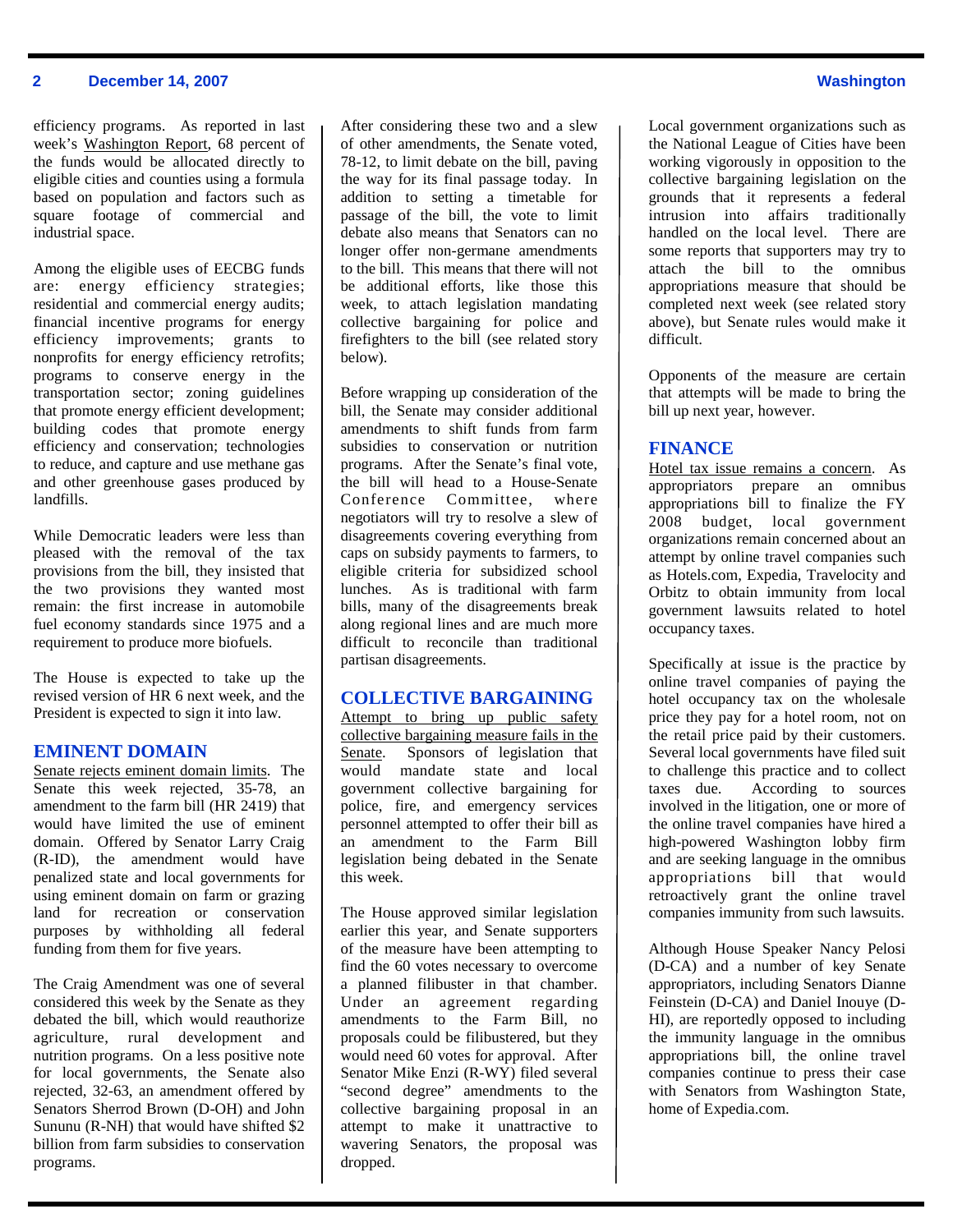### **GRANT OPPORTUNITIES**

#### **Department of Justice (DOJ)**

The Office of Violence Against Women is accepting applications for the Enhanced Training and Services to End Violence Against and Abuse of Women Later in Life program. This program offers funding for communities to improve their abilities to prevent and address cases of abuse involving victims who are over the age of 50. There is a maximum award of \$500,000 for new applicants and a maximum of \$150,000 for requests to continue existing programs. Letters of intent to apply are due January 17, 2008 and applications are due February 7, 2008. For more information, see:

http://www.ovw.usdoj.gov/fy08eldersolicta tiondec2007-2.pdf.

#### **Department of Housing and Urban Development**

HUD has announced the Public Housing Neighborhood Networks (NN) Program for FY 2007. The purpose of this program is to provide money for public housing authorities (PHAs), to update and expand existing NN community technology centers, and/or establish new centers. The program was created to assist public housing residents to achieve long-term economic self-sufficiency. There is a total of \$10 million available and applicants can apply for funding within the range of \$150,000 to \$600,000. PHAs are required to match at least 25 percent of the total amount requested. The deadline for all applications is February 15, 2008. For more information see December 11<sup>th</sup> *Federal Register* pages 70458-70470.

#### **Department of Transportation**

The DOT in partnership with the Departments of Interior and Agriculture has issued a notice of funding availability for the Alternative Transportation in Parks and Public Lands Program for FY 2008. The purpose of this program is provide funding to programs for planning for alternative transportation systems such as buses and trams. The program expects to receive \$25 million for FY 2008, but it is subject to congressional appropriations which are waiting to be finalized. The deadline for all applications is February 29, 2008. For more information see December 13 *Federal Register*, pages 70929-70931.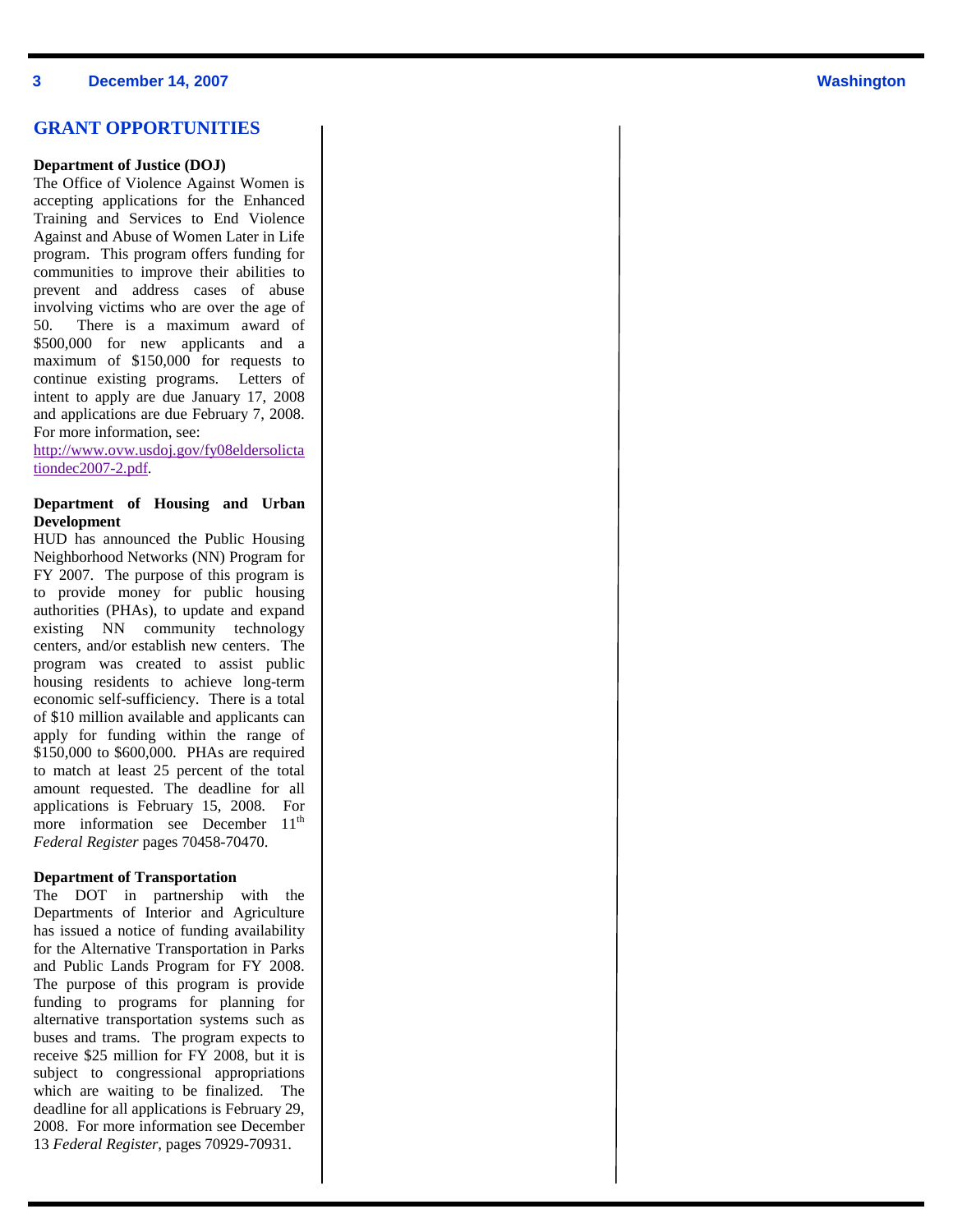# **CITY OF LINCOLN Washington Office**

# **Volume 13, Issue 40 December 20, 2007**

### **INSIDE:**

| HUMAN SERVICES 2          |
|---------------------------|
|                           |
| HOUSING AND CD 2          |
| TRANSPORTATION3           |
| <b>HOMELAND SECURITY3</b> |
| PUBLIC SAFETY 3           |
| ENVIRONMENT4              |
|                           |

# *Washington Report \_\_\_\_\_\_\_\_\_*

*\_\_\_\_\_\_\_\_\_* 

*Archived at: www.capitaledege.com/ archive.html \_\_\_\_\_\_\_\_\_* 

*Carolyn C. Chaney chaney@capitaledge.com* 

*Christopher F. Giglio giglio@capitaledge.com*

*Amanda Carvajal acarvajal@capitaledge.com*

*Chaney & Associates 1212 New York Ave., NW Suite 250 Washington, DC 20005* 

*(202) 842-4930 Fax: (202) 842-5051 www.capitaledge.com*



# **CONGRESS COMPLETES FY08 BUDGET; ADJOURNS**

### **BUDGET**

Democrats relent to Bush spending caps, Congress finally adjourns for the year. After a protracted battle between Democrats and the White House over FY 2008 spending, congressional leaders finally abandoned their quest to push for additional spending for priority programs and sent the President a massive budget bill this week that combines funding for every federal agency except the Defense Department and stays within the President's budget caps.

The budget bill also includes \$70 billion in emergency spending for overseas military operations, but no language regarding troop withdrawal from Iraq.

It was a frustrating end to the stalemate for Democrats, who believe that they were given the majority in Congress by an electorate eager to end the war in Iraq and concentrate more resources on domestic matters such as veterans' health care and children's health insurance. However, with the backing of a majority of Republican Members of Congress, the President dug in his heels on these matters early on and never let up. Without a veto-proof majority, Democrats had little choice but to back down.

Instead of reducing all federal programs in FY 2008 by a percentage that would close the \$22 billion spending gap, congressional leadership gave each Appropriations Subcommittee the authority to reduce funding for programs under their jurisdiction as they saw fit. As a result, some subcommittees used the across-the-board method while others specified specific programs for reductions while others were spared.

Unlike the FY 2007 appropriations process, where funding for congressionally-directed projects were eliminated, the FY 2008

omnibus appropriations measure contains just under 9,000 earmarks totaling \$7.4 billion. While some Republicans and conservative think tanks decried the return of earmarks, the carved-out projects represent less than one percent of the \$933 billion FY 2008 budget and total funding for earmarks reportedly was down by 40 percent from FY 2006 levels.

The President is expected to sign the omnibus appropriations bill into law, enacting a budget for the fiscal year that began officially on October 1.

Meanwhile, Congress quickly adjourned for the year after approving the budget. The House is scheduled to begin the Second Session of the  $110^{th}$  Congress on January 15, while the Senate will return a week later, on January 22.

### **ENERGY**

President signs \$10 billion local grant program into law. Soon after the House and Senate cleared a compromise version (see last week's Washington Report for details of the compromise) of comprehensive energy legislation (HR 6), President Bush signed the measure into law. As enacted, HR 6 authorizes \$10 billion over five years for a new Energy Efficiency and Conservation Block Grant Program (EECBG). The EECBG is the first program in several years that authorizes direct funding to local governments at significant levels.

If funded by Congress, EECBG will distribute \$2 billion annually from FY 2008 through FY 2012 for the design or implementation of state and local energy efficiency programs. As reported in last week's Washington Report, 68 percent of the funds will be allocated directly to eligible cities and counties using a formula based on population and factors such as square footage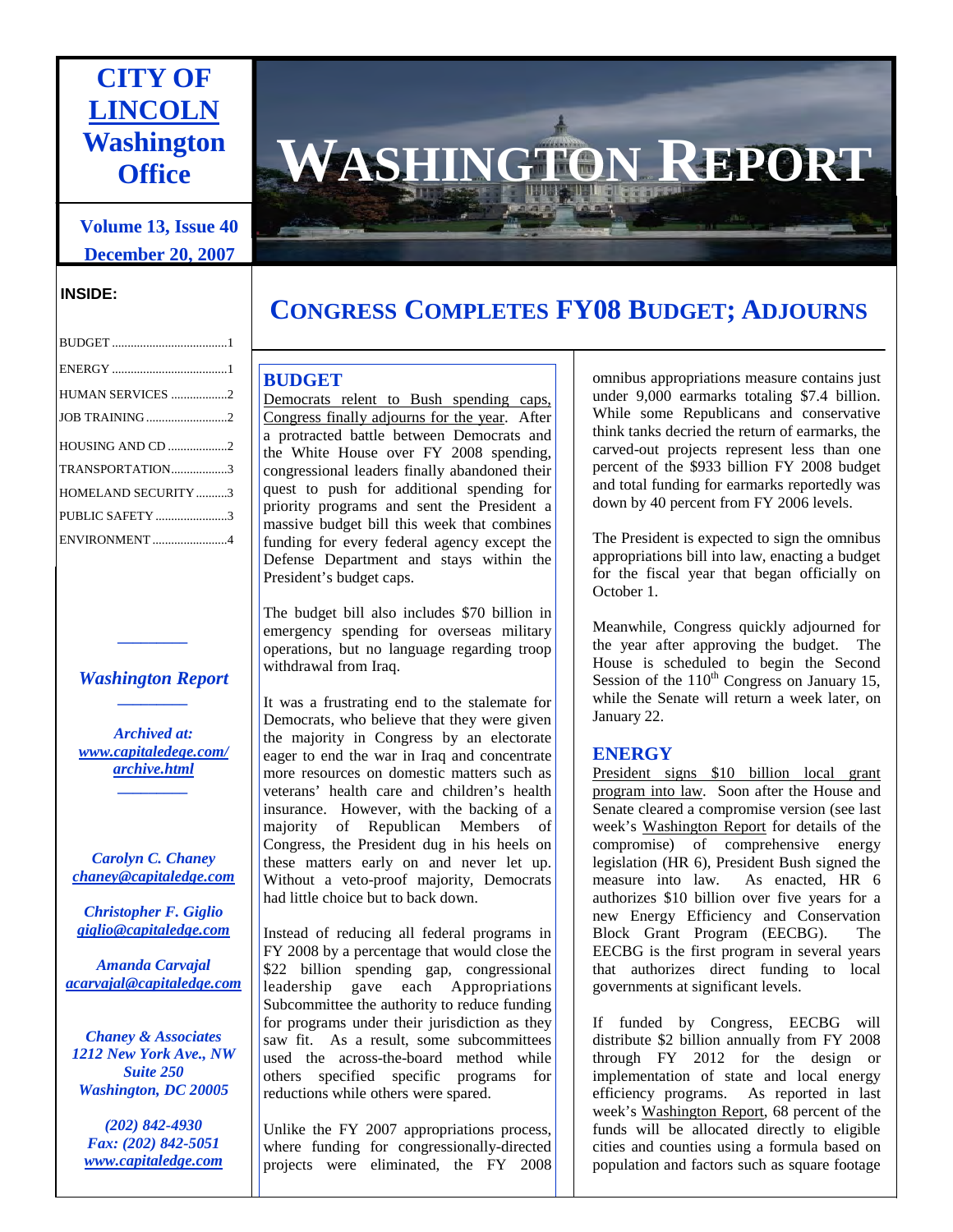#### **2 December 20, 2007 Washington**

of commercial and industrial space.

Among the eligible uses of EECBG funds are: energy efficiency strategies; residential and commercial energy audits; financial incentive programs for energy efficiency improvements; grants to nonprofits for energy efficiency retrofits; programs to conserve energy in the transportation sector; zoning guidelines that promote energy efficient development; building codes that promote energy efficiency and conservation; technologies to reduce, and capture and use methane gas and other greenhouse gases produced by landfills.

With this achievement under their belt, local government organizations and officials will now turn their attention to securing an appropriation for EECBG in FY 2009.

#### **HUMAN SERVICES**

Omnibus spending bill finalizes FY 2008 HHS budget. Final FY 2008 funding levels for selected programs at the Department of Health and Human Services include (with change from FY 2007 levels in parentheses):

- Community Health Centers: \$2.1 billion  $(+\$77m)$
- Maternal and Child Health Care Block Grant: \$666 million (-\$27m)
- Healthy Start: \$100 million (-\$2m)
- Ryan White AIDS: \$2.14 billion  $(+\$29m)$
- Environmental Health: \$294 million  $(+\$6.5 \text{ m})$
- Terrorism Response: \$1.5 billion  $(+\$873m)$
- Mental Health Block Grant: \$399 million (-\$7m)
- Substance Abuse Block Grant: \$1.68 billion  $(+\$137m)$
- Children's Vaccine: \$2.76 billion (- \$143m)
- Low Income Home Energy Assistance Program: \$1.98 billion (same)\*
- Refugee Assistance: \$655 million  $(+\$68m)$
- Child Care and Development Block Grant: \$2.1 billion (same)
- Social Services Block Grant: \$1.7 billion (same)
- Head Start: \$5.5 billion (+\$14m)
- Community Services Block Grant: \$653 million (+\$23m)
- Administration on Aging Programs: \$1.4 billion (+\$30m)

 \* There is also an additional \$250 million in "emergency" spending setaside for the LIHEAP program, but the legislation is not clear if those funds will be distributed through the formula program or placed in to a contingency fund.

#### **JOB TRAINING**

Labor Department spending bill includes rescission for job training programs. The final version of the FY 2008 Department of Labor budget includes language that rescinds \$250 million in unexpended balances from the youth training, adult training, and dislocated worker formula programs. Local government and workforce development organizations have argued that the unexpended balances do not necessarily exist, citing administrative problems on the state and federal levels in administering the programs.

Funding levels for selected programs at the Labor Department for FY 2008 include (with change from FY 2007 levels in parentheses):

- Adult Training: \$861 million (- \$2.6m)
- Youth Training: \$924 million (-\$16 million)
- Dislocated Workers: \$1.183 billion (-\$6m)
- Prisoner Re-entry: \$73.5m (+\$4.8m)
- Community Service Employment for Older Americans: \$521 million  $(+\$38m)$
- Job Corps: \$1.61 billion (+\$32m)
- Youthbuild: \$60 million (+\$9.4m)

#### **HOUSING AND CD**

CDBG program cut in final FY 2008 HUD budget. The formula grant portion of the Community Development Block Grant (CDBG) program suffered a setback this week when Congress chose to reduce the program by \$117 million over the FY 2007 level. The reduction represents a 3.2 percent reduction, although cuts to jurisdiction's allocations may be more than that if new communities enter the program in FY 2008.

Both the House and Senate had recommended increases for the CDBG program in their respective HUD budget proposals earlier this year, and a House-Senate conference committee on the HUD budget in November suggested an \$80 million boost. However, President Bush vetoed that legislation because it exceeded his spending limits. The \$117 million reduction in the omnibus appropriations bill is the result of Congress having to reduce programs to meet the White House spending limits, combined with the desire of Congress to include \$180 million in earmarked projects in the Community Development Fund, the account from which CDBG formula program is funded.

Final funding levels for selected HUD programs include (with change from FY 2007 levels in parentheses):

- HOME: \$1.629 billion (-\$61m)
- Homeless assistance grants: \$1.586 billion  $(+\$144m)$
- Public Housing Capital Grants: \$2.44 billion (same)
- Public Housing Operating Grants: \$4.2 billion (+\$336m)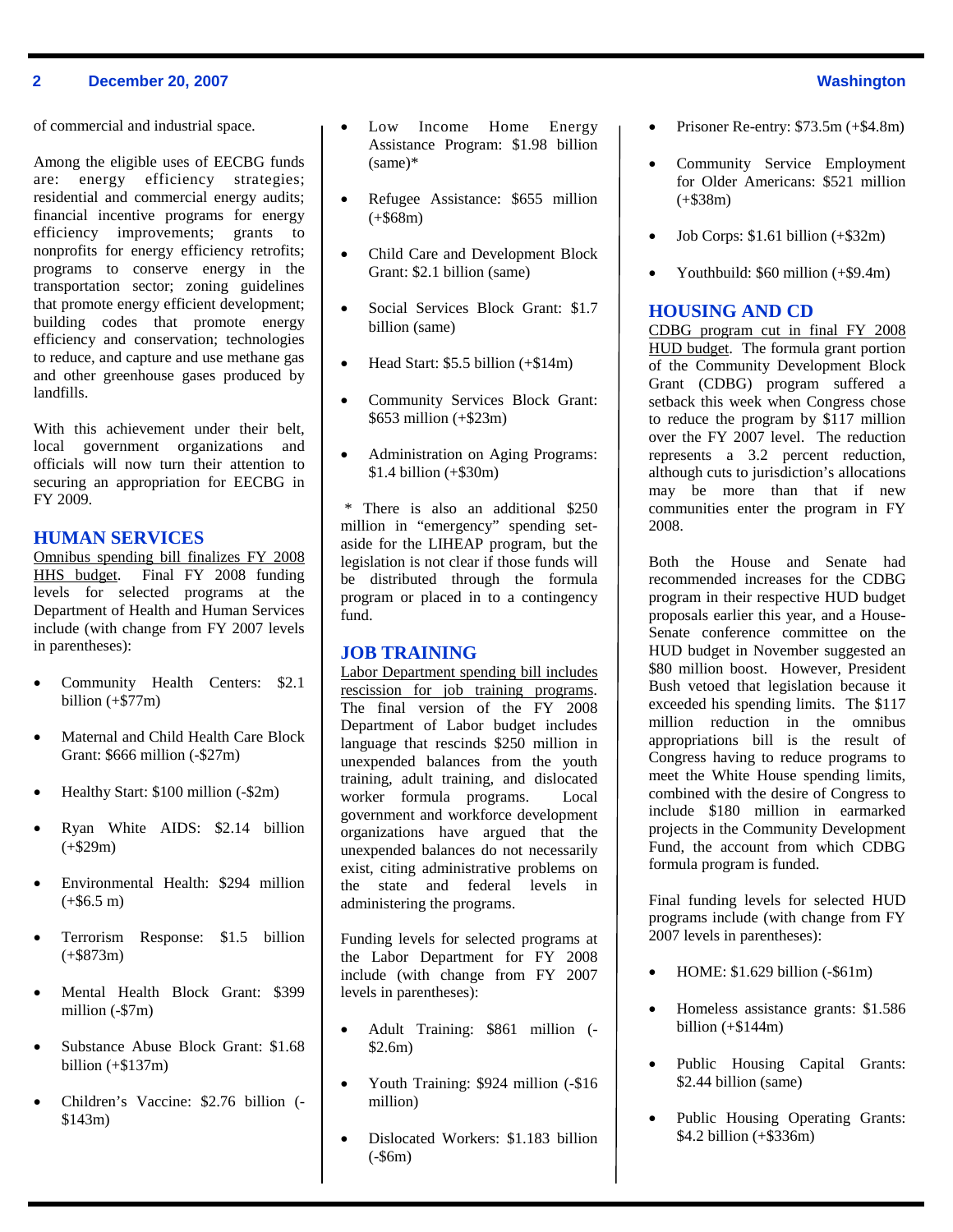#### **3 December 20, 2007 Washington**

- HOPE VI:  $$100$  million  $(+\$1m)$
- Housing for Persons with AIDS: \$300 million  $(+\$14m)$
- Elderly Housing Assistance: \$735 million (same)
- Disabled Housing Assistance: \$237 million (same)
- Section 8 Assisted Housing: \$23.3 billion  $(+\$1.4b)$

#### **TRANSPORTATION**

Highway, aviation programs receive increases in FY 2008 budget. The final version of the FY 2008 Department of Transportation budget largely follows the guaranteed levels for highway and transit programs from the 2005 SAFETEA-LU law. The one exception is the New Starts rail program at the Federal Transit Administration (FTA), which received  $$1.569$  billion – a \$3.1 million increase over FY 2007, but \$131 million below the SAFETEA-LU level.

Federal-aid highway programs would be funded at \$41.216 billion in FY 2008, an increase of \$1.24 billion. However, that amount includes a \$1 billion set-aside for structurally deficient bridges on the interstate system. The measure includes \$9.387 billion in new budget authority for transit programs at FTA, a \$412 million increase over FY 2007.

Largely intact are the New Starts and Bus and Bus Facilities Program earmarks that were included in the House-Senate conference version of the DOT budget approved last month but not presented to the President because of a veto threat. However, in order to bring overall spending in line with the President's budget limits, all transportation earmarks in the measure will be subject to a two percent reduction.

Furthermore, the spending bill includes a number of transit-related policy provisions that will limit FTA to spending no more than 10 percent of any unallocated Bus and Bus Facilities Program funds on any departmental congestion reduction initiatives; prevent the FTA from implementing the final rule on the New Starts/Small Starts Program, and deny

funds for the DOT pilot program under which 100 Mexican trucks would be able to travel without restrictions within the United States to make cargo deliveries.

Also, since Congress was unable to reauthorize programs at the Federal Aviation Administration (FAA) this year, language was included in the omnibus appropriations bill to extend the authority of the FAA to collect taxes and expend money from the Aviation and Airway Trust Fund through February 29, 2008. The omnibus appropriations bill provides \$3.5 billion for the FAA Airport Improvement program (AIP) in FY 2008, the same amount as in FY 2007.

Amtrak received a \$31 million increase – to \$1.325 billion – in FY 2008. In addition, Congress provided \$30 million for a new program to assist with funding of state intercity passenger rail programs

Finally, \$400 million is included in the FY 2008 Department of Homeland Security budget for public transportation and rail security assistance, a \$125 million increase.

#### **HOMELAND SECURITY**

Omnibus provides modest increases for local programs. Appropriators largely spared Department of Homeland Security programs of interest to local governments as they looked for cuts to meet the President's demand for constrained domestic discretionary spending.

The State Homeland Security Formula Grant Program will see the largest funding increase, nearly doubling from \$525 million in FY 2007 to \$950 million in FY 2008. The Urban Area Security Initiative (UASI) will also receive a significant increase, growing from \$770 million in FY 2007 to \$820 million in FY 2008.

Other highlights (with change from FY 2007 funding in parentheses) include:

\$750 million for Firefighter Assistance Grants, including \$198 million for hiring grants (+\$88m)

- \$400 million for Rail and Transit Security Grants (+\$225m)
- \$400 million for Port Security Grants (+\$190m)
- \$300 million for Emergency Management Performance Grants  $(+\$100m)$
- \$220 million for Flood Map Modernization (+\$21m)
- \$114 million for the National Pre-Disaster Mitigation Fund (+\$14m)
- \$41 million for Metropolitan Medical Response Systems (+\$8m)
- \$33 million for Urban Search and Rescue (+8m)

In addition, there will be \$50 million available in FY 2008 for interoperable communications grants. Congress did not provide funding for a similar program in FY 2007.

Many of these increases come at the expense of disaster relief, with Congress foregoing a proposed increase of \$300 million for emergency assistance programs and instead cutting it by \$87 million. Should disaster relief expenses exceed \$1.4 billion, Congress will almost certainly agree to provide emergency supplemental funding to meet those needs.

#### **PUBLIC SAFETY**

Omnibus slashes local law enforcement assistance. Faced with the need to make cuts in proposed funding in order to meet President Bush's lower domestic discretionary spending cap, appropriators looked to local law enforcement assistance programs.

Overall funding for state and local law enforcement assistance will decline from \$1.237 billion in FY 2007 to \$1 billion in FY 2008. Byrne Justice Assistance Formula Grants will see the most devastating cut. The Omnibus Appropriation bill provides only \$166 million for the beleaguered program, down from \$238 million in FY 2007 and a fraction of the \$523 million provided for the Local Law Enforcement Block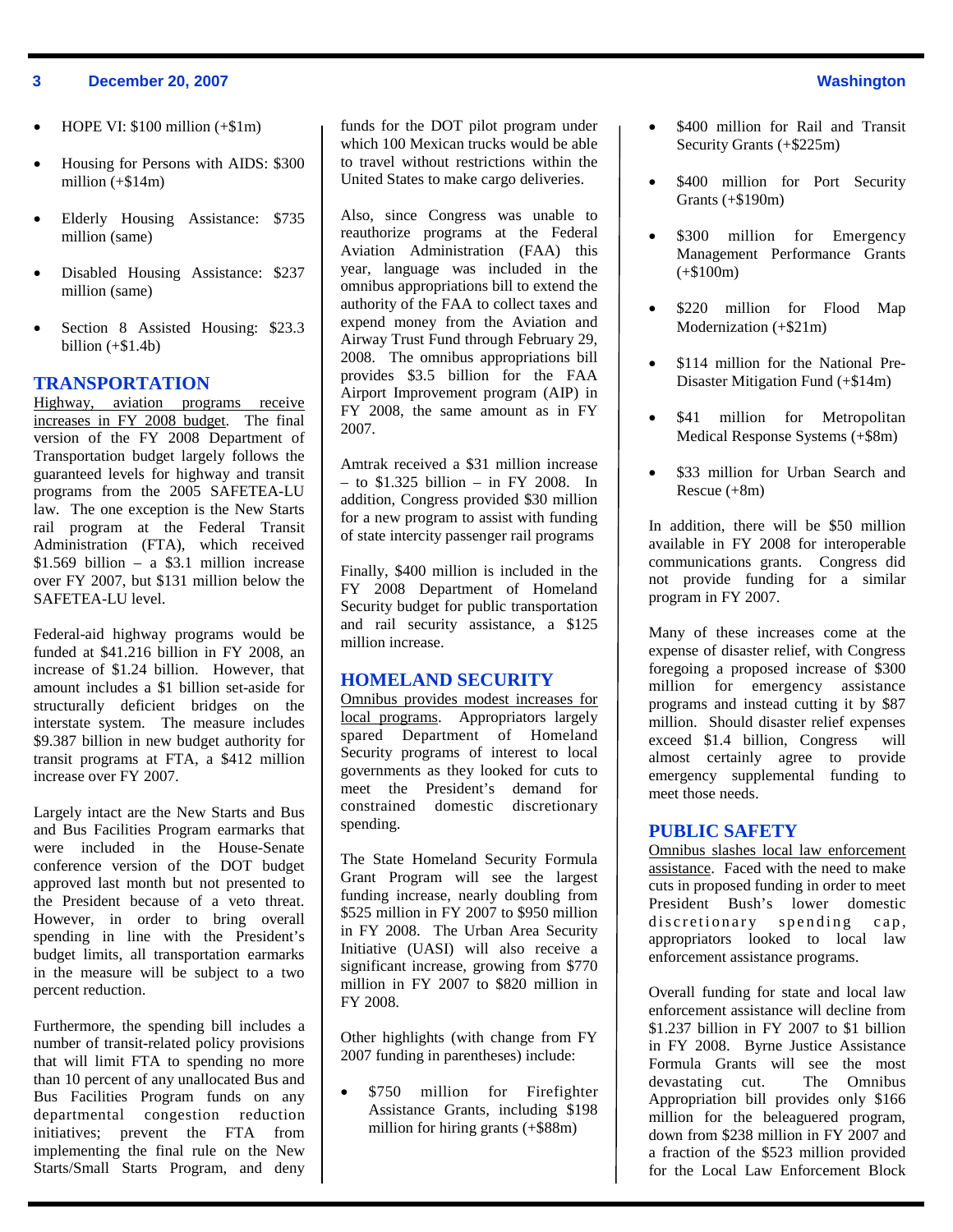#### **4 December 20, 2007 Washington**

Grant less than a decade ago.

Other programs fared better. Funding for the COPS Program will grow from \$542 million in FY 2007 to \$587 million in FY 2008. However, the final bill includes only \$20 million for hiring grants, considerably less than the \$100 million included in earlier versions. Funding for Juvenile Justice Programs will grow from \$338 million in FY 2007 to \$400 million in FY 2008. Violence Against Women will also see a modest increase, from \$383 million in FY 2007 to \$400 million in FY 2008.

Other highlights include \$15 million for Drug Courts, a \$5 million increase and \$32 million for Weed and Seed, an \$18 million decrease.

# **ENVIRONMENT AND RECREATION**

EPA programs suffer in FY 2008 budget. The Department of Interior and Related Agencies portion of the omnibus appropriations bill approved this week in Congress reduced overall funding at the Environmental Protection Agency by over \$250 million.

Bearing the brunt of that reduction was the Clean Water State Revolving Loan Fund program, which was slashed by \$311 million in the measure. The Drinking Water State Revolving Loan Fund program was received an \$8 million cut from FY 2007, down to \$829 million. Other EPA programs of interest include the Brownfields program, up by about \$4 million to \$142 million and the Superfund program, which remained at its FY 2007 level of \$1.25 billion.

Also included in the Interior title of the omnibus bill is \$70 million for the Historic Preservation program at the National Park Service, which represents and increase of over \$4 million from FY 2007. The Land and Water Conservation Fund stateside grant program will receive \$25 million, a \$5 million decrease from FY 2007.

Programs at the National Endowment for the Arts and National Endowment of the Humanities were each funded at \$144.7 million, which represents an increase of \$20 million for NEA and \$3 million for NEH.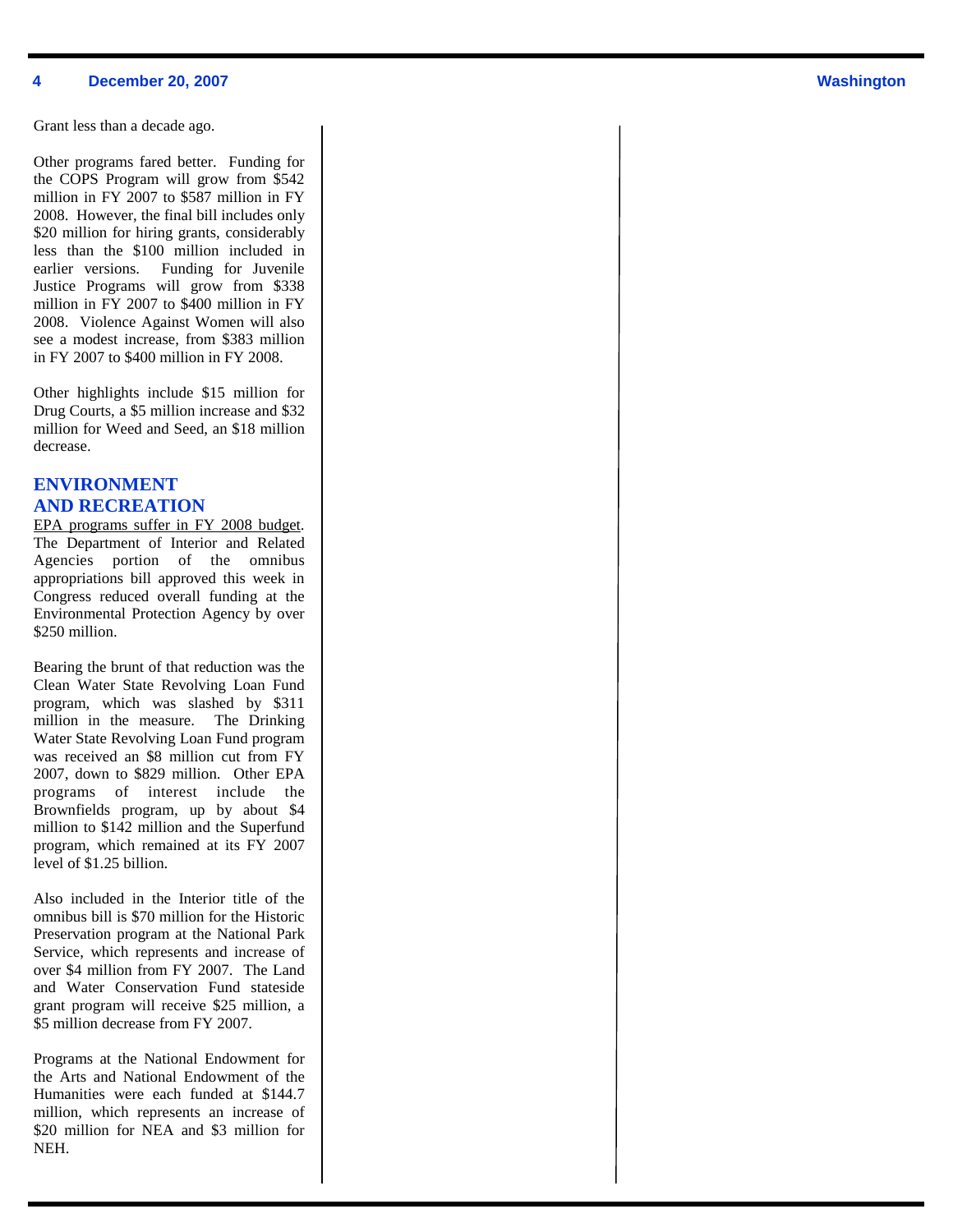# **INTEROFFICE MEMORANDUM**

| TO:         | Mayor Beutler<br>& City Council Members                                                             | FROM:       | Clinton W. Thomas                                                                     |
|-------------|-----------------------------------------------------------------------------------------------------|-------------|---------------------------------------------------------------------------------------|
| DEPARTMENT: | City Council Office                                                                                 | DEPARTMENT: | Housing Rehab & Real Estate Division                                                  |
| ATTENTION:  |                                                                                                     | DATE:       | November 28, 2007                                                                     |
| COPIES TO:  | Teresa J. Meier<br>Marvin Krout<br>Dana Roper<br>Byron Blum, Bldg & Safety<br>Jean Walker, Planning | SUBJECT:    | Street & Alley Vacation No. 07008<br>South 46 <sup>th</sup> Street, south of O Street |

A request has been made to vacate a portion of South 46<sup>th</sup> Street lying south of O Street. This request came about during the negotiations for additional right-of-way for the O Street Widening Project, 42<sup>nd</sup> and 52<sup>nd</sup> Streets. During negotiations, it was agreed that if the City would vacate the portion of South 46<sup>th</sup> Street lying adjacent to the owner's property and surplus a small segment of the adjoining park, the owner would be willing to trade it for the right-of-way needed for the street widening project.

Considering there are numerous utilities within the street right-of-way to be vacated and the owner has agreed to redevelopment restrictions on the portion of park land proposed for surplus, the value of the street right-of-way to be acquired is considered to be equal to, or greater than, the value of the street right-of-way and adjoining park land to be vacated and surplused to the owner. Therefore, it is recommended if the street right-of-way be vacated it be traded to the abutting property owner "even up" for the street right-of-way needed for the O Street Widening Project.

Recent information from the Law Department indicates it may not be possible to surplus any of the park land. If that is the case, a new agreement may be forthcoming with the abutting property owner.

Respectfully submitted.

Sluttere Watomas

Clinton W. Thomas Certified General Appraiser #990023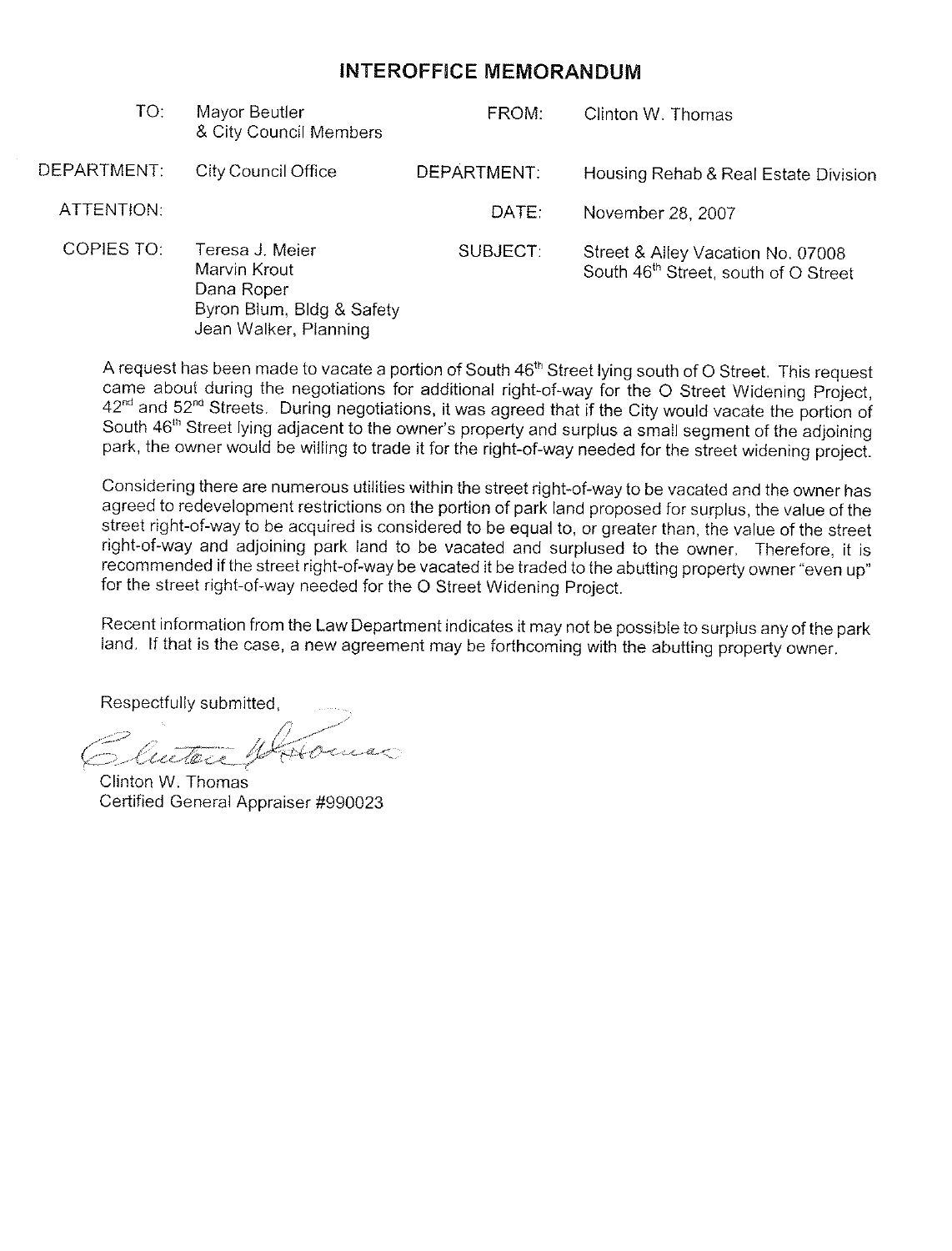

Jon Camp <campjon@aol.com> 12/18/2007 03:09 PM To tgrammer@lincoln.ne.gov

cc bcc

Subject Fwd: InterLinc: Council Feedback

For Packets.

Jon Camp Lincoln City Council City Council Office: 441-7515 Haymarket Square Office: 474-1838

-----Original Message----- From: WebForm <none@lincoln.ne.gov> To: Jon Camp <jcamp@lincoln.ne.gov> Sent: Tue, 18 Dec 2007 2:39 pm Subject: InterLinc: Council Feedback

InterLinc: City Council Feedback for Jon Camp Name: Mike Cline Address: 4524 elk ridge road City: Lincoln, NE 68516 Phone: 402.420.5161 Fax: Email:<br>mikecline07@qmail.com Comment or Question: Dear Comment or Question: Dear Council Man  $\overline{J}$ on Camp,  $\overline{I}$  was watching the council meeting yesterday on TV ( yes, occasionally people do watch and find it interesting) and I wanted to thank you for actively delaying what seemed to be a Christmas giveaway by offering early retirement incentives to city employees. I am all for a more efficient and less<br>costly city government. I am opposed to incentives for costly city government. I am opposed to incentives for employees to retire early. There are many problems with such plans such as; losing more experienced employees, not achieving necessary target goals to break even, and future employees holding on to see if another incentive will be offered later. Do what you do better than most. Scrutinize the proposal. Ask questions. What's best for the city of Lincoln. I'm like the representative from the Chamber who was agreeable to what ever you decide. I hope the mayors office will realign, right size, down size, or what ever the correct term is today and make the tough decision to make the necessary reductions needed in personnel and services to meet our budget shortfalls. Respectfully, Mike Cline 4524 Elk Ridge Road Lincoln, NE

More new features than ever. Check out the new **AOL Mail!**